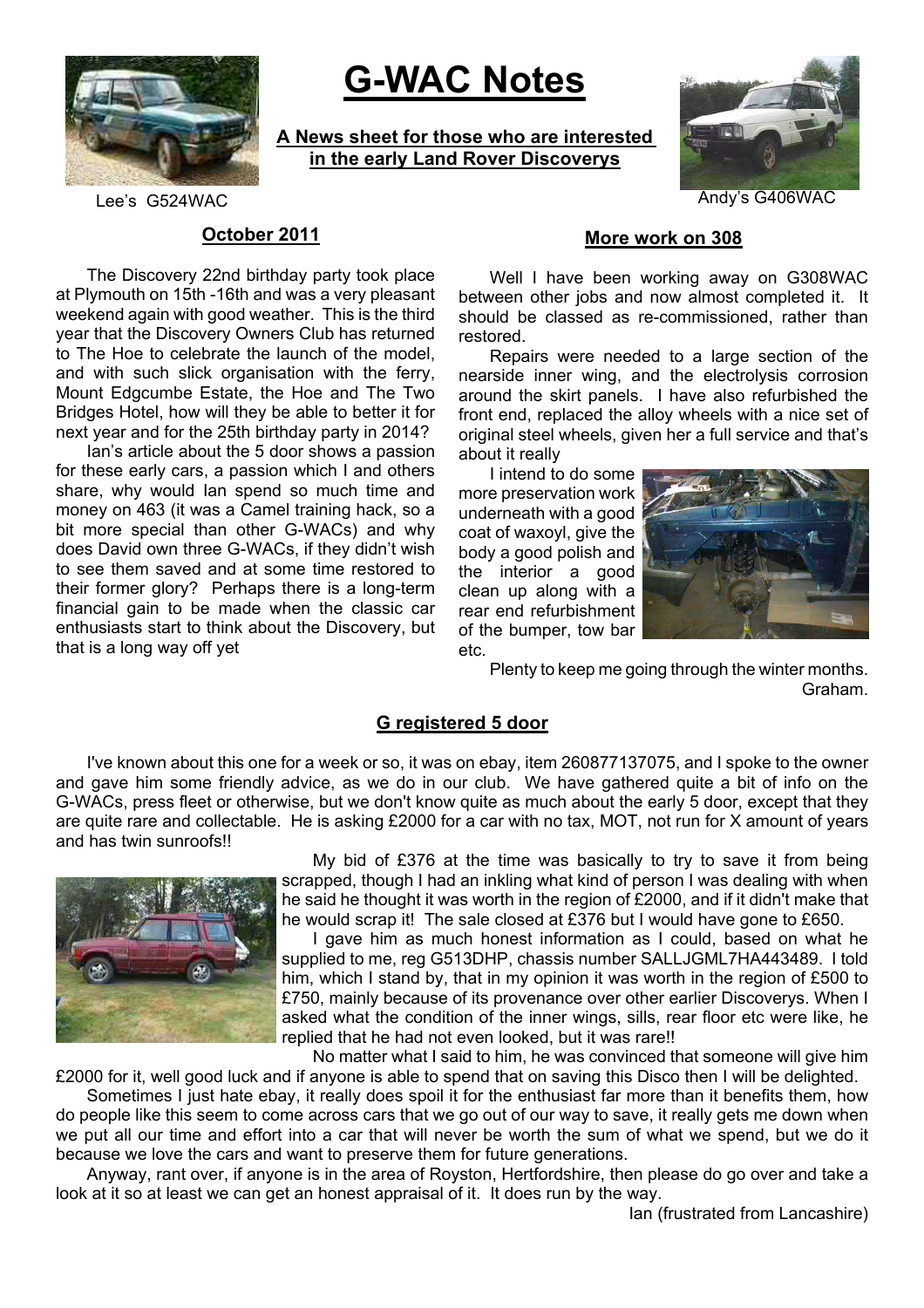# **Discovery birthday party, Plymouth 15th-16th October.**

It was the brainchild of Graham Bethell in 2009 when he had the idea of a return to the Hoe in Plymouth to celebrate the launch of the Discovery in 1989, where 86 new Discoverys were assembled for the press and dealers to view and test drive over a few days.

Due to a communication problem with the authorities in 2009, only one Discovery was allowed on the Hoe, and that was because it could display a Blue Badge. For the 21st birthday in 2010, Lee Hayward and Ian Williams were given permission by the authorities to re-enact the launch, and 77 Discoverys assembled on a fine morning.





Roll forward to 2011 and the party took place again, starting on Friday 14th where a group met at The Butchers Arms, St Ive, for a run out to some green lanes in the Cornish countryside. Knobby and Gary put the route together and navigated the group around some very scenic lanes.

On Saturday morning participants started to assemble on the Hoe at 9.00am, where Ian and Lee and their band of helpers were busy lining up all the Discoverys and completeing the booking-in forms. By 10.30 all the cars were lined up and made a magnificent sight. Roger Young, the local Land Rover Dealer had an Evoque and a Range Rover on display

We left the Hoe at noon to cross the river by the Torpoint ferry. After a stop at the car park near to the Tregantle Fort we went forward to rendezvous at the Mount Edgcumbe Estate, where we settled at the

waterfront for a while. Before leaving the estate we had an off-road excursion through the deer park.

At the 2010 event a local gentleman, Laurence, came to the Hoe and told us that in 1989 he was in charge of cleaning the windows of all the Discoverys at the end of each day,. (see the October 2010 Notes)



At Mount Edgcumbe this year, Gary Bryans, another local gentleman, recognised G526WAC as a launch car. He introduced himself and showed me a picture, which was stored on his iPhone, of a photograph that he had taken in 1989 of his grandfather posed at the side of 525.

After a pleasant afternoon in the sun we made our way back to Plymouth to get ready for the party. The party took place at The Millennium House, St. Ive, with a nice relaxing disco. We enjoyed an evening meal of Cornish Pasties and chips, together with a finger buffet, provided by Kelly and helpers. The raffle raised £550.00 for local charities, Shelterbox UK and Devon and Cornwall 4x4 Response.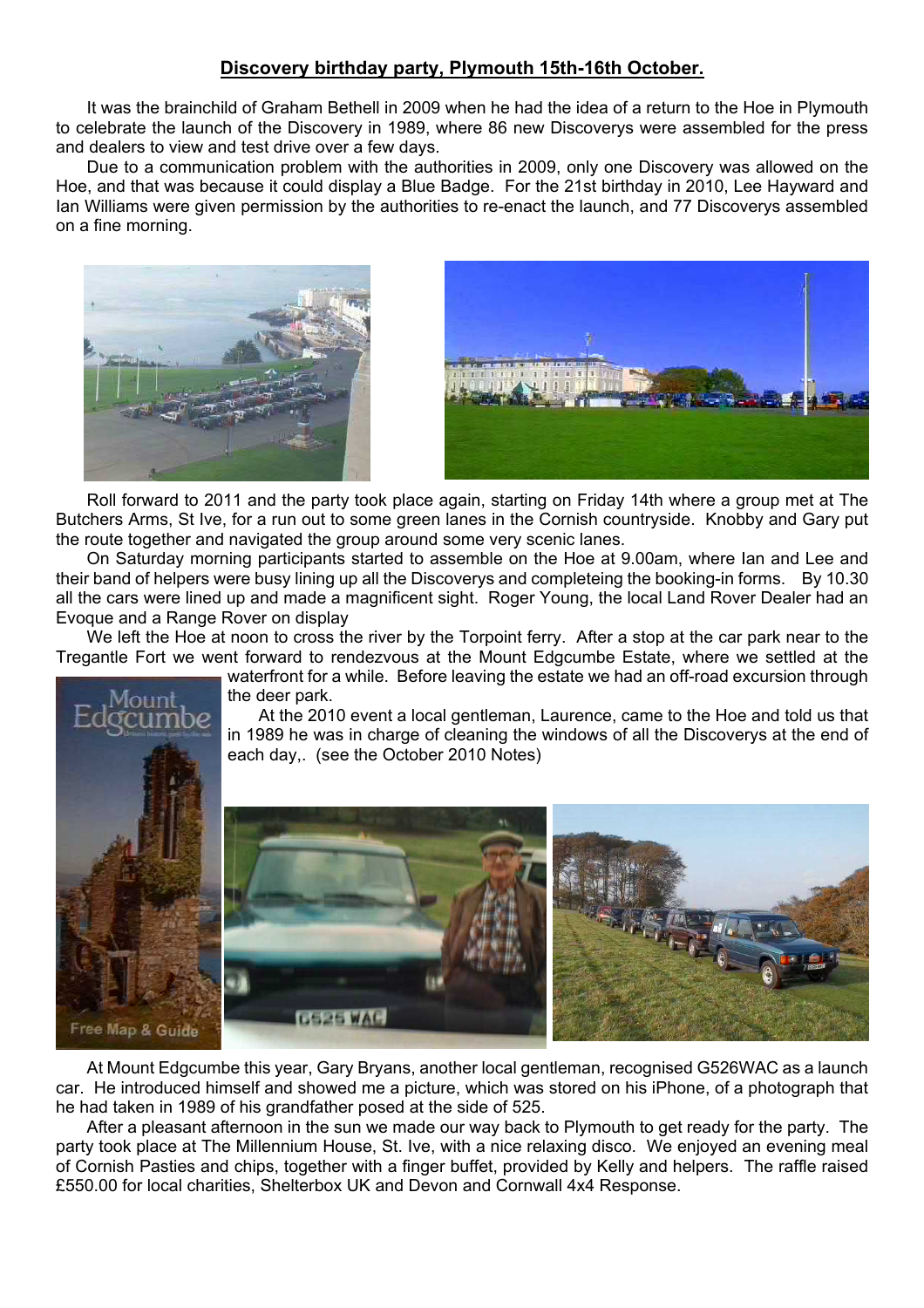

The bright Sunday morning saw us on the move again with a start at the Lee Mill Tesco Superstore, where a

Roy

number of families had a hearty breakfast before heading off to the South Devon Railway at Buckfastleigh. The 10.45 train to Totnes was soon booked up by the influx of Discovery owners, and the porters arranged a ramp for Margaret and wheelchair, to gain access to the luxury guards van, which was kitted out with comfortable seats. The trip by steam locomotive took just over

two hours and we had a nice snack for lunch afterwards at the station café.

After the birthday cake was cut and eaten, we left the station and headed over Dartmoor along some very narrow roads through villages, to arrive at the Two Bridges Hotel for cream teas.

After our goodbyes to the gathered enthusiasts, we made our way back up North to complete a round trip of 850 miles in our trusty G-WAC, and look forward to another trip to Plymouth next year.

Have a look at the birthday site. http://www.discoverybirthdayparty.co.uk/



## **Progress with J140OAC.**

The condition of sale was that all Ambulance graphics have to be removed, but I'll leave the lights in place - these will be disconnected and covered up (legal requirement). I have now decided not to convert the lights to 300 type, I have another 200 grill to replace the one with the blue lights in it. I will be keeping all the lights etc so they can be refitted at a later date if required. I'll be leaving the sirens etc in place, but again these will be disconnected (but I do like the PA system)

The best news is that it went straight through the MOT, three advisories - both front springs are rusty and are going to get replaced anyway. There's also a hub seal leak, so no major problems there then. To go to the test station was the first time I had driven it any distance. I couldn't believe how good the gearbox and engine was. The guy that did the MOT was very impressed.

The body roll is quite a shock after a D3 and a 300 with HD springs on, and the brakes are interesting to say the least. But I now know everything is fine, and it's lovely to drive, if a little slow to stop. The conversion will be sympathetic and easily removed with minimal change to the structure. Having now seen various pictures of the interior when J140 was owned by Land Rover, there's not a standard layout and it's been changed many times over the years - so luckily we won't be destroying anything historical.

It also appears that J140 is the only one with the Land Rover logo frosted window. The press pictures I've seen show one either side, but there's now only one. The only changes that I intend to make from the current spec is to replace the springs and shocks with HD springs and gas shocks. Due to roads round here I need to improve the lighting and will be fitting a subtle light bar to take a couple of spotlights.

I had a fascinating visit from James Taylor of Land Rover Monthly magazine. James is the author of

numerous Land Rover books, and is researching the 116" Discovery. When he read in the G-WAC Notes that I'd bought J140 he asked if he could take some pictures. What he didn't tell me at the time was that J140 is the Land Rover prototype for the 116" version. It would appear that it was originally built as a Paramedic with a conventional roofline and used as a demonstrator at various events. When Land Rover developed the high roof in 1993, J140 was again used as a prototype and the new roof added.

I'm very chuffed to have ended up with a prototype. Neil.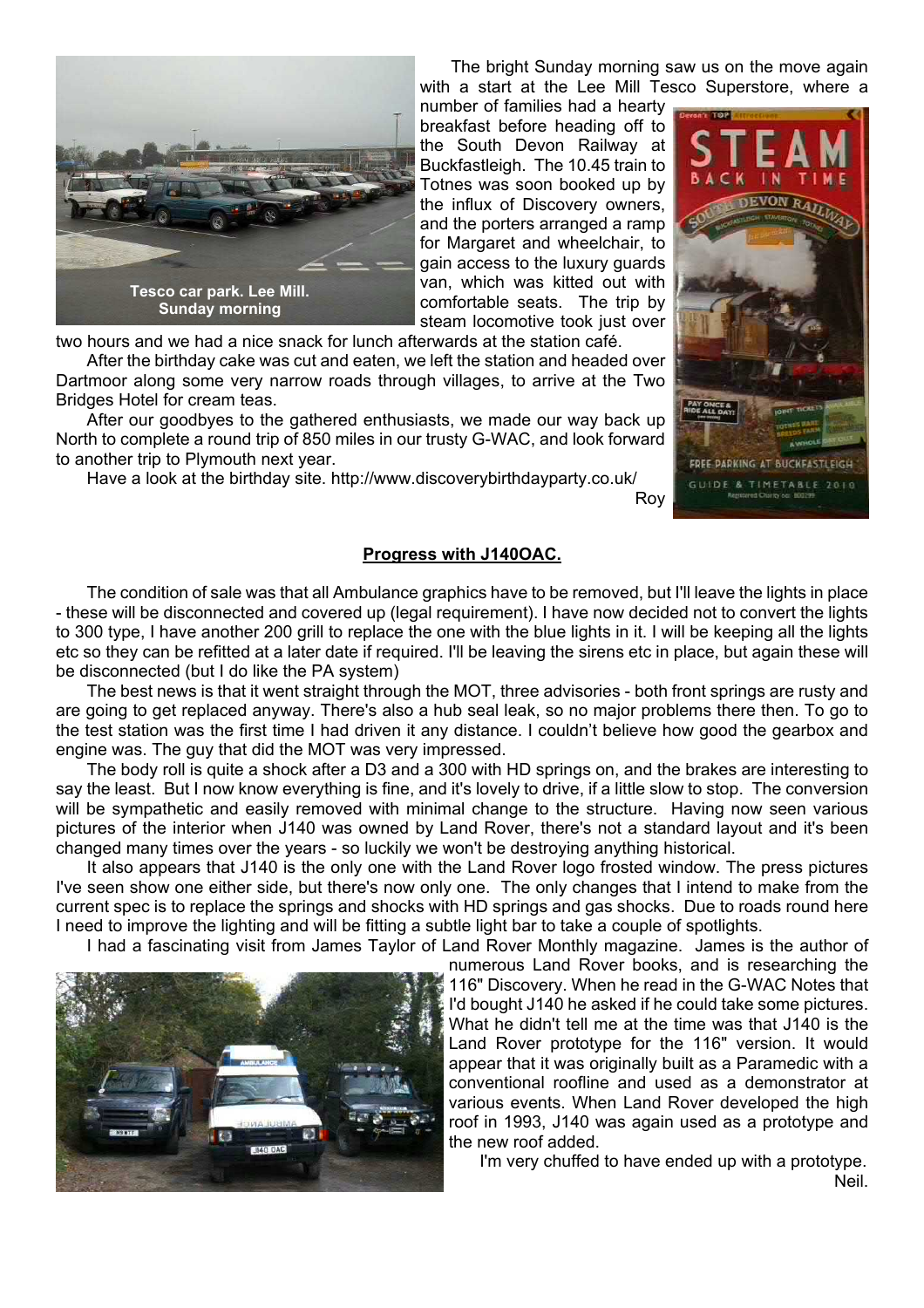# **Current known owners of launch cars. @ October 2011.**

G457WAC Mark Wheatley. G463WAC lan Rawlings.<br>
G465WAC & G526WAC lan Roy Preston. G465WAC & G526WAC G469WAC & G524WAC Lee Barnett. G470WAC Frank Elson. G477WAC Ian James. (Now sold and on ebay) G478WAC<br>
G480WAC. G482WAC & G486WAC David Ashburner. G480WAC, G482WAC & G486WAC G488WAC Clive Richfield G490WAC Rob Ivins. G510WAC Nick Prior. G511WAC Colin Crossley. G534WAC Nicholas Webb. There were 86 cars registered on 01.10.89 from G451WAC to G537WAC, with the exception of G500WAC.

#### **Other known Launch cars.**

G461WAC, G466WAC, G494WAC, G525WAC and G535WAC.

#### **Other G-WACs, pre-production and early cars**

| <b>B62 COH &amp; C60 JKG</b> | Philip Bashall (The Dunsfold Collection)                              |  |
|------------------------------|-----------------------------------------------------------------------|--|
| C742HUH                      | Charles Whitaker.                                                     |  |
| G28 RMW                      | Glyn Jones                                                            |  |
| G41 VHA                      | Simon Tinkler                                                         |  |
| G67 RYJ                      | Peter King                                                            |  |
| G226EAC                      | <b>Discovery Owners Club</b>                                          |  |
| G279WAC                      | <b>Neal</b>                                                           |  |
| G302WAC                      | <b>Sandy Andrews</b>                                                  |  |
| <b>G308WAC</b>               | <b>Graham Bethell</b>                                                 |  |
| G310WAC                      | owners Cf.<br><b>Mark Simpson</b>                                     |  |
| G311WAC                      | Ivor Ramsden                                                          |  |
| G316WAC                      | <b>Devon and Cornwall Section</b><br>David Cox                        |  |
| G401WAC                      | <b>Land Rover Discovery 22nd Birthday Weekend</b><br>Owner not known. |  |
| <b>G405WAC</b>               | <b>Plymouth - 15/16 October 2011</b><br>Owner not known.              |  |
| G406WAC                      | Andy Baker                                                            |  |
| G410WAC & G28 RMW            | Robin Jeffery<br>evon and Cornwall 4x4                                |  |
| G563WAC                      | David Spirett                                                         |  |
| G601WAC                      | www.discoverybirthdayparty.co.uk<br><b>Richard Haynes</b>             |  |
| G602WAC                      | Owner not known.                                                      |  |
| G603WAC                      | Ian Redfern                                                           |  |
| G610WAC                      | John Stuart-Gray                                                      |  |
| <b>G635WAC</b>               | Alec Gatherer                                                         |  |
| G640WAC                      | Owner not known.                                                      |  |
| G442AJM                      | <b>Scott Seacombe</b><br><b>OWNERS CLUB</b>                           |  |
| G711YRY                      | <b>Peter Hares</b>                                                    |  |
| G757SGX                      | Paul Bishop                                                           |  |
| G767NRH                      | David Ashburner                                                       |  |
| G834FPR                      | Sue Virgin                                                            |  |
| G892VPM                      | M E Hall                                                              |  |
| <b>G944UTT</b>               | Keith Taylor.<br>DISCOVERY                                            |  |
| G987LKU                      | 798910<br><b>Andy Greer</b>                                           |  |
| H776POJ                      | Duncan Campbell                                                       |  |
| H871EWK                      | <b>Mark Hardwick</b>                                                  |  |
| <b>J140OAC</b>               | <b>Neil Witt</b>                                                      |  |
| 3656 TW 24                   | Keith S L Daffern. (France)                                           |  |
| AZ-829-TJ                    | Raymond Bechetoille (France)                                          |  |
| Reg not yet known            | Roberto Blanchard (USA)                                               |  |